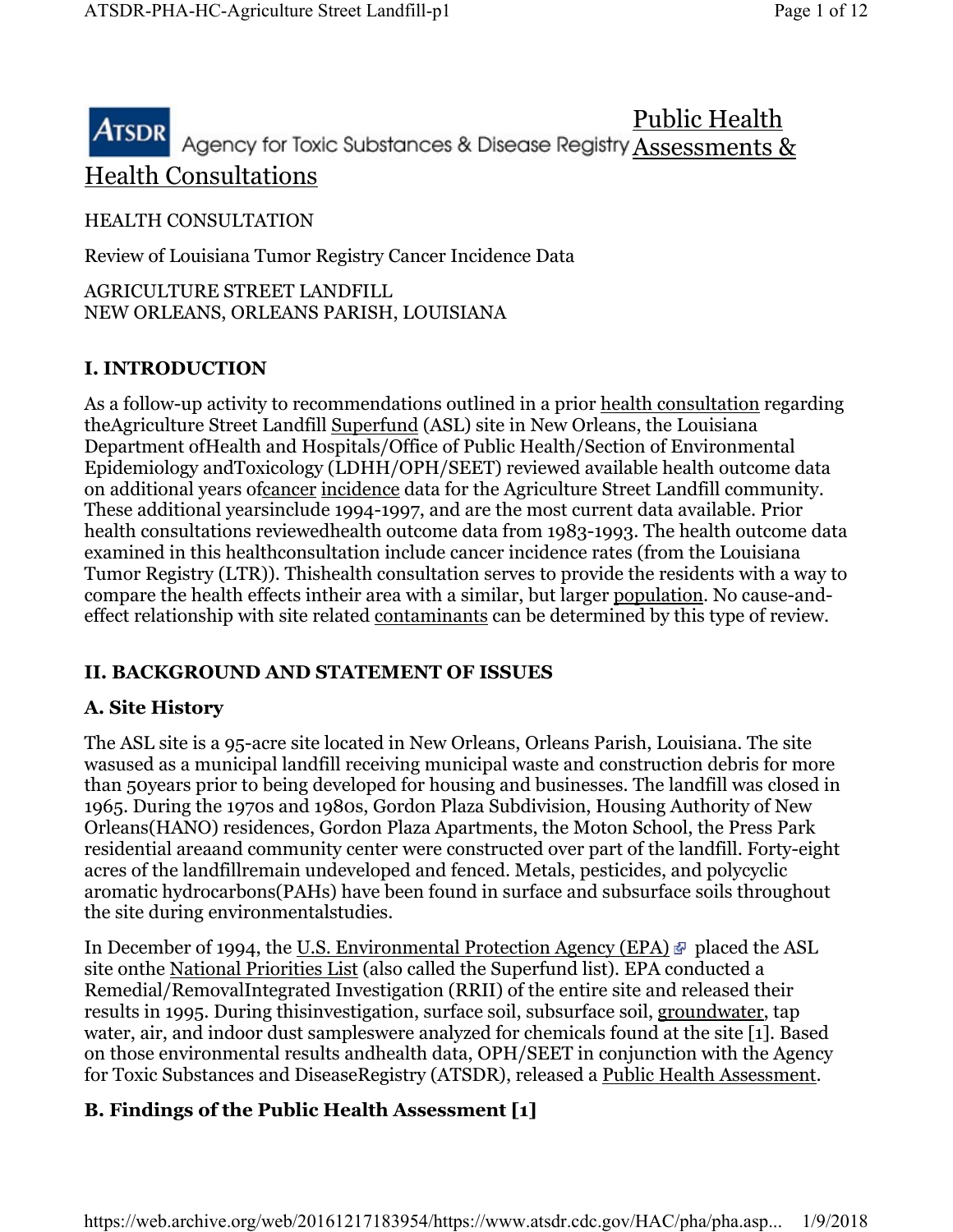The conclusions of the Public Health Assessment were:

- The undeveloped area of the site was classified as a **public health hazard**. The highestlevels of contaminants have been found in the undeveloped area. Although entry to thisarea has been limited by a fence, individuals continue to access this area and may come incontact with the elevated levels of lead and arsenic in the soil. If this area was developedfor future residential use as is, exposure to lead, arsenic, and polycyclic aromatichydrocarbons (PAHs) in the soil could pose an unacceptable health risk to residents.
- The majority of the residential area and the Press Park Community Center has beenclassified as **<u>no apparent public health hazard</u>** since the levels of contaminants in thesoil are generally below levels that may cause health problems. There are scatteredpockets of lead, arsenic, and PAHs in soil that need to be addressed to limit anypossibility of exposure to levels of health concern.
- The contamination presented at the Moton School poses no public health hazard sincethe levels of chemicals in the soil, air, and water were well below levels that may causehealth problems.

The remedy for the site is completed and no further action is planned. During the removalaction, two feet of soil was removed prior to grading and a semi-permeable geotextile liner wasinstalled and clean soil was backfilled. The first five-year review is ongoing. The integrity of thecap was inspected by EPA and its contractor, and the Louisiana Department of EnvironmentalQuality on October 17, 2002. Permanent relocation is an issue which continues to polarize thecommunity since many prefer redevelopment. The Superfund law was examined by EPA whoconcluded that relocation is not possible because the redevelopment remedy is attainable andprotective.

Previous health outcome investigations concerning the ASL site include a review of blood leadlevels and a health survey conducted by Xavier University. Both were addressed in the 1996Public Health Assessment [1]. The blood lead data were evaluated because lead is one of themost prevalent contaminants at the site and children are especially sensitive to the toxic effects oflead. The results of the 1993 and 1994 blood lead screens, conducted by the city of New Orleans,indicated that the children tested who live on the ASL site had a lower percentage of elevatedblood leads levels as compared to other children in New Orleans (18% and 44%, respectively).

The Deep South Center for Environmental Justice at Xavier University of Louisiana conducted ahealth survey of 328 adults and children (approximately one third of the residents of ASL) wholive in Gordon Plaza and Press Park [2]. The survey did not include a comparison group ofindividuals living outside the ASL area. Even though the findings indicated that there arereported illnesses in the community, the lack of a comparison group makes it impossible todetermine if the illnesses at the ASL site are occurring more often than is expected for acommunity not living on a Superfund site.

## C. Office of Public Health Activities Conducted

The Office of Public Health has taken a very active role in the activities occurring at the ASLsite. Initially, Louisiana Tumor Registry (LTR) data was examined in 1997. Also examined atthis time, were birth weights of children born in the area. A follow-up examination of thisinformation occurred in 2001. Results of both these examinations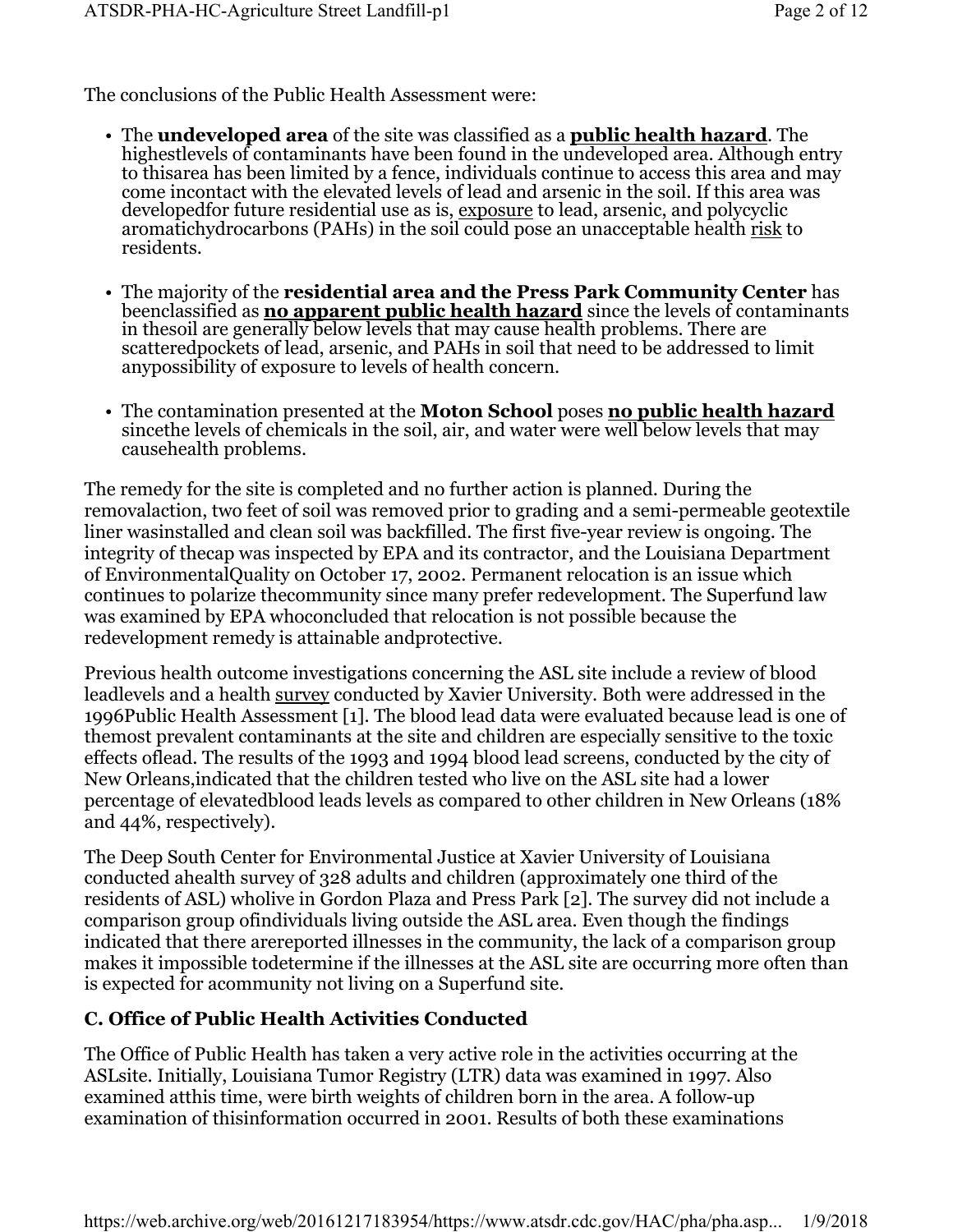showed similar elevations inbreast cancer incidence for the area that includes the ASL site. To follow-up to those results, weare once again examining cancer incidence for the most recent time period for which it exists.

## III. DATA REVIEW

Health outcome data reviewed for a site are generally based upon (1) possible health effects thatcould be caused by exposure to site contaminants and (2) the availability of data. That is why inthe initial Public Health Assessment, information on blood lead levels of the ASL children wasreviewed. Lead has been a contaminant of concern at the ASL site and blood lead data wereavailable.

For this report, OPH reviewed additional years of cancer incidence not included in the priorreview. The period of time selected for this recent evaluation of the cancer incidence data was 1994-1997, which is the most recent health data available. The smallest geographic area for which we can calculate rates of disease is the census tract.

## A. Census Data

In order to compare the ratios of cancer incidence around the ASL site with parish or regionalrates, it is necessary to have specific population data. Population data, categorized by age, andhealth outcome data are both available at the census tract level. Census tracts are subdivisions ofparishes. They usually have between 2,500 and 8,000 persons and are designed to be relativelyhomogeneous or similar with respect to population characteristics, economic status, and livingconditions [3].

The ASL site lies within Census Tract 1703 of Orleans Parish and covers about 1/5 of the censustract area. The total population for Census Tract 1703 is 4,506 persons, according to the 1990census data [4]. The population for the ASL site was estimated to be 1,137 persons, based on thenumber of housing units [5]. Thus, the population on the ASL site is estimated to be about 1/4 ofthe census tract population.

Table 1 summarizes the 1990 Census information for Louisiana, Orleans Parish, and CensusTract 1703, which contains the ASL site. Review of the census data suggests that Orleans Parishand Census Tract 1703 have a higher percentage of African Americans than the state as a whole.Results occurring in the white demographic strata would need to be examined closely as thenumbers comprising this strata are small, and small number sometimes yield unstable results.Orleans Parish and Census Tract 1703 also have a higher percentage of persons and familiesliving below the poverty level. Census Tract 1703 has a lower per capita income than Louisianaand Orleans Parish. Median family and household incomes are also lower for the census tract than Orleans Parish and Louisiana.

## Table 1.

#### Summary of Demographic Information for Agriculture Street Landfill (Census Tract 1703)

| 1990 CENSUS DATA            |                               |                          |                              |  |  |  |  |
|-----------------------------|-------------------------------|--------------------------|------------------------------|--|--|--|--|
|                             | <b>LOUISIANA</b>              | <b>ORLEANS PARISH</b>    | <b>CENSUS TRACT 1703 ASL</b> |  |  |  |  |
|                             | Population(%)                 | Population(%)            | Population(%)                |  |  |  |  |
| <b>All Persons</b><br>Black | 4,219,973<br>1,299,281 (30.8) | 496,938<br>307,728(61.9) | 4,506<br>4,163(92.4)         |  |  |  |  |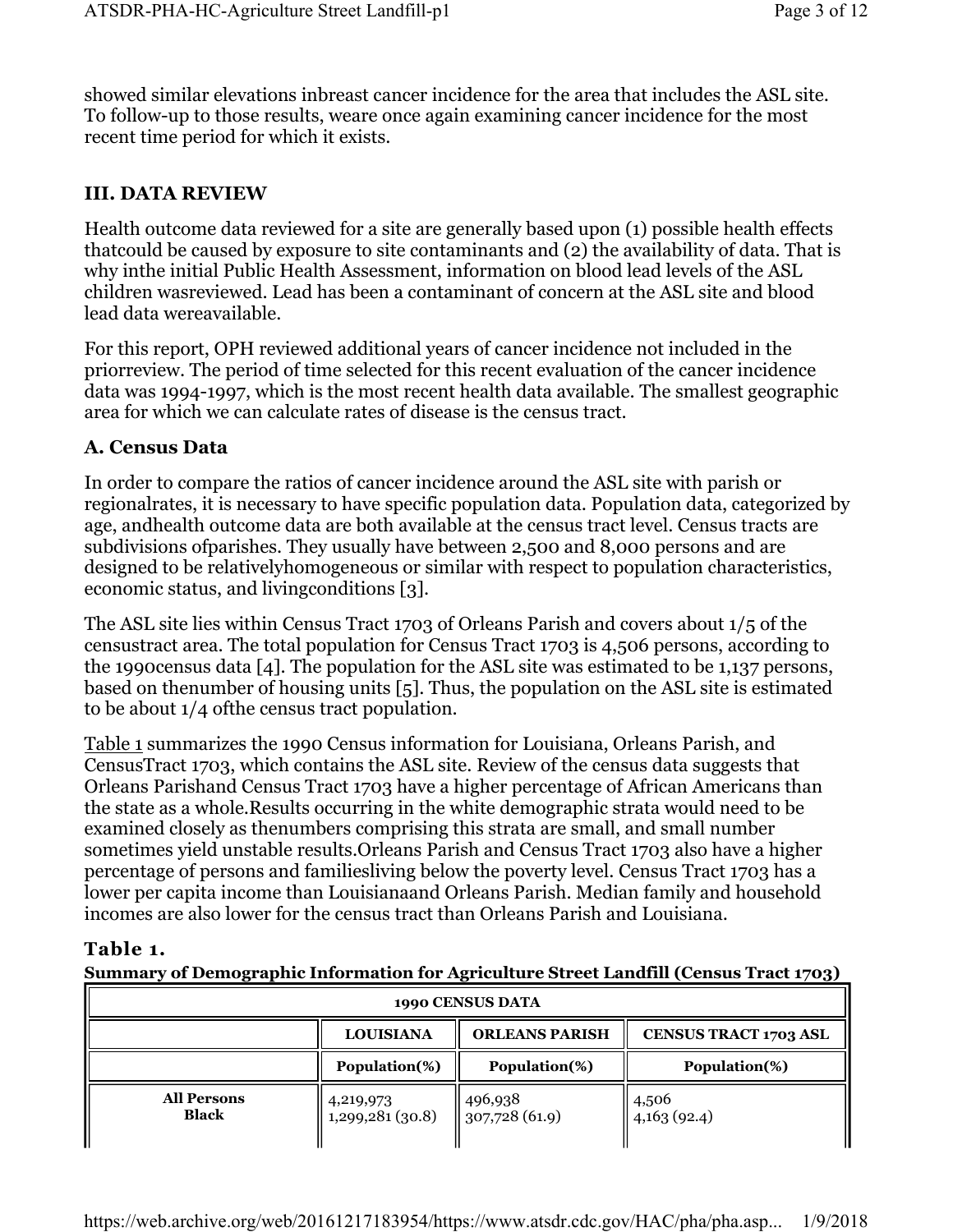| White<br><b>Other</b>                                                                      | 2,839,138 (67.3)<br>81,554(1.9)                                                                            | 173,554 (34.9)<br>15,656(3.2)                                                                      | 309(6.9)<br>34(0.7)                                                            |  |
|--------------------------------------------------------------------------------------------|------------------------------------------------------------------------------------------------------------|----------------------------------------------------------------------------------------------------|--------------------------------------------------------------------------------|--|
| Gender                                                                                     | Population                                                                                                 | Population                                                                                         | Population                                                                     |  |
| Female<br><b>Male</b>                                                                      | 2,188,587<br>2,031,386                                                                                     | 266,055<br>230,883                                                                                 | 2,444<br>2,062                                                                 |  |
| <b>Age Group</b>                                                                           | Population(%)                                                                                              | Population(%)                                                                                      | Population(%)                                                                  |  |
| $<$ 7 Years<br>7-14 Years<br>15-24 Years<br><b>25-44 Years</b><br>45-64 Years<br>>64 Years | 476,687 (11.3)<br>558,783 (13.2)<br>656,310 (15.6)<br>1,309,858 (31.0)<br>749,344 (17.8)<br>468,991 (11.1) | 54,365 (10.9)<br>59,871 (12.1)<br>79,019 (15.9)<br>155,207(31.2)<br>83,818 (16.9)<br>64,658 (13.0) | 510(11.3)<br>659(14.6)<br>813 (18.0)<br>1,260(28.0)<br>716(15.9)<br>548 (12.2) |  |
| <b>Median Age</b>                                                                          | 31.0                                                                                                       | 31.6                                                                                               | 29.2                                                                           |  |
| <b>Number of Families</b>                                                                  | 1,098,374                                                                                                  | 119,516                                                                                            | 1,062                                                                          |  |
| <b>Number of Households</b>                                                                | 1,498,371                                                                                                  | 187,662                                                                                            | 1,543                                                                          |  |
| Income                                                                                     | \$                                                                                                         | \$                                                                                                 | \$                                                                             |  |
| <b>Median Family</b><br><b>Median Household</b><br>Per Capita                              | 26,313<br>21,949<br>10,635                                                                                 | 22,182<br>18,477<br>11,372                                                                         | 15,417<br>11,279<br>5,216                                                      |  |
| <b>Poverty</b>                                                                             | %                                                                                                          | %                                                                                                  | %                                                                              |  |
| <b>Persons Below</b><br><b>Families Below</b>                                              | 23.6<br>19.4                                                                                               | 31.6<br>27.3                                                                                       | 41.0<br>38.3                                                                   |  |
| <b>Median Year Housing Built</b>                                                           | 1969                                                                                                       | 1951                                                                                               | 1963                                                                           |  |

#### B. Cancer Incidence Rates

#### 1. Method for analyzing cancer incidence data

Cancer incidence data were obtained for the 10-year period of 1988-1997 from the LouisianaTumor Registry. These are the most recent cancer data that are available by census tract levels. Because the community has expressed concern about cancer in general and because the currentlevel of contaminants would not be expected to cause an increase in any particular cancer, OPHreviewed all types of cancers that were diagnosed in the census tract. Cancer incidence(occurrence of cancer) was chosen for this review because cancer mortality (death) rates areaffected by how advanced the cancer was at the time of diagnosis, access to health care, and otherfactors not related to exposure.

In order to evaluate whether the Census Tract 1703, which contains the ASL site, has an elevatedlevel of cancer incidence, the region was chosen as a comparison population. In general, thecomparison population should be large enough so that its cancer rates are stable (that is, the ratesdo not fluctuate greatly). Furthermore, the comparison population should be similar to thepopulation being studied in factors which could affect disease rates, such as socioeconomicfactors and racial distribution, other than the study exposure factors of interest. Therefore, theLouisiana Tumor Registry's Region I, which includes Jefferson, Orleans, and St. BernardParishes, was chosen as the comparison population.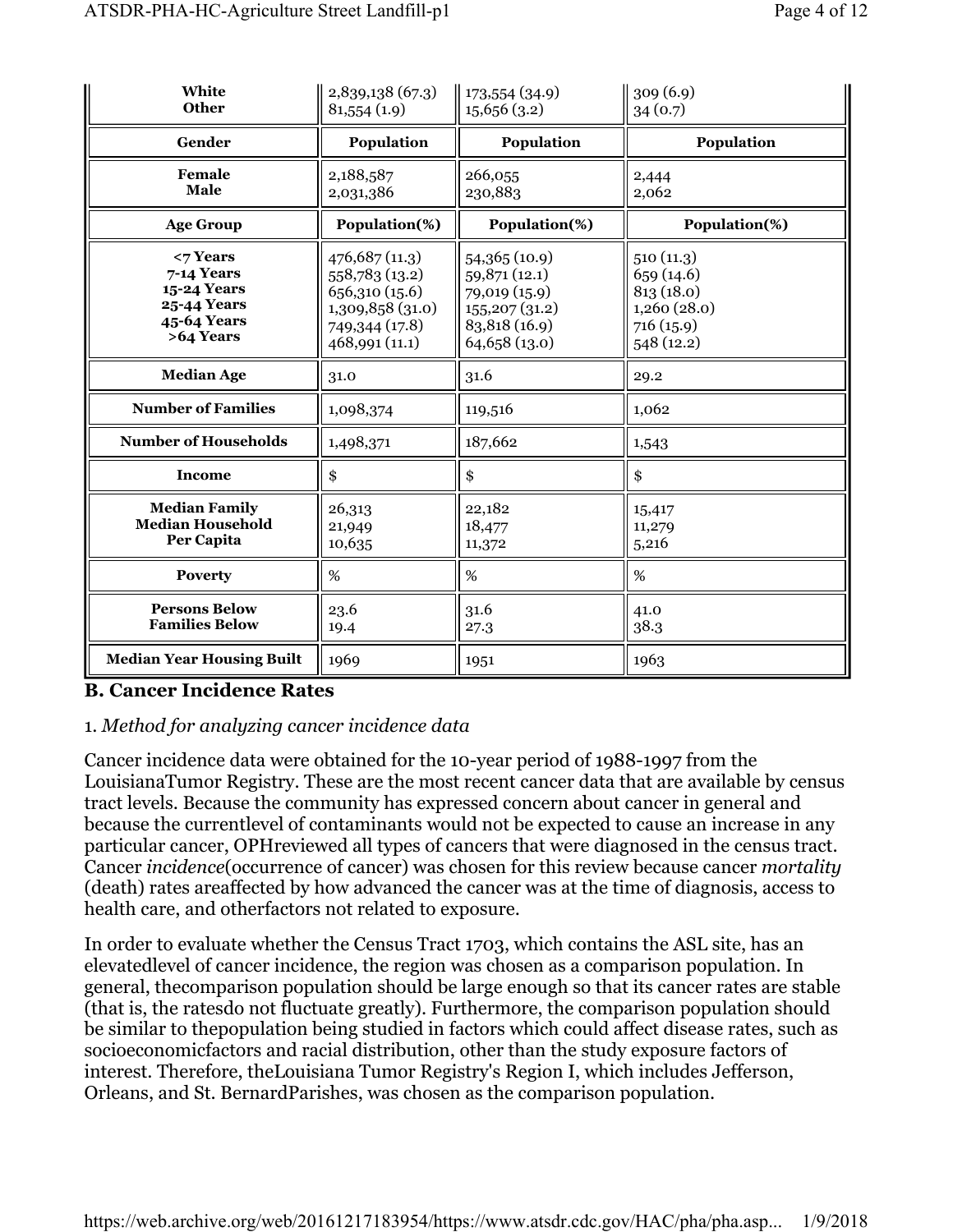Because different groups of people have different rates of cancer, the cancer incidence data werecalculated separately by age group, sex, and race. For example, as we get older, our chance ofgetting cancer increases. Therefore, an older population would be expected to have a higher rateof cancer than a younger one. In making our comparisons, the number of cancers for a certainage group is compared to the number of cancers expected for that same age group.

Once the rates are calculated for specific age groups, sexes, and races, the standardized incidenceratios (SIRs) are calculated. The SIR estimates the occurrence of cancer in the study population(in this case, Census Tract 1703) relative to what might be expected if the census tract had thesame cancer rate as the comparison population (Region I). An SIR is the ratio of the observednumber of cases to the expected number of cases.

The SIR tells us how much higher or lower the census tract's cancer rate is compared to that inthe other population. If the observed number of cases equals the expected number of cases, theSIR will equal 1. If there are more observed cases than one would expect, then the SIR will begreater than 1. If there are less observed cases than one would expect, then the SIR will be lessthan 1. For example, if 10 cases are observed in the study population, but five cases were expected, then the SIR =  $10/5$  = 2, and the area has two times the cancer rate than expected. Butif 20 cases were expected, then the  $SIR = 10/20 = 0.5$ , and the area has half the rate thanexpected.

Caution should be exercised, however, when interpreting the SIR. The interpretation must takeinto account the actual number of cases observed and expected, not just the ratio. Two SIRs canhave the same number, but represent very different scenarios. For example, a SIR of 1.5 couldmean three cases were observed and two were expected  $(3/2 = 1.5)$ . Or it could mean 300 caseswere observed and 200 were expected  $(300/200 = 1.5)$ . In the first instance, only one excesscancer occurred, which could easily have been due to chance. But, in the second instance, 100excess cancers occurred and it would be less likely that this would occur by chance alone.

To help interpret the SIR, the statistical significance of the difference can be calculated. In other words, the number of observed cases can be determined to be significantly different from the expected number of cases or the difference can be due to chance alone. "Statistical significance" for this review means that there is less than five percent chance (p-value  $\langle 0.05 \rangle$ ) that the observed difference is merely the result of random fluctuation in the number of observed cancer cases. If the SIR is found to be statistically significant, then the difference between the expected and observed cases is probably due to some set of factors that influences the rate of that disease. Because cancer is, unfortunately, so common (more than one in three of us will develop cancer in our lifetime), every community will experience a certain number of cancers. Through the years, you would expect some fluctuation in the numbers. One year, there may be a few more cases of cancer A and the next year a few less. This occurs by chance. There is no specific cause. Just like flipping a coin, although you expect that you will get heads half the time and tails half the time, it doesn't always come up even. Out of 10 coin tosses, you may get seven heads and three tails or four heads and six tails. The more tosses you make, the closer you will probably come to getting a 50-50 mix. This is why, in order to determine if cancer rates are elevated, the statistical significance must be considered.

#### 2. Standardized Incidence Ratios for Census Tract 1703 for the years, 1988-1997.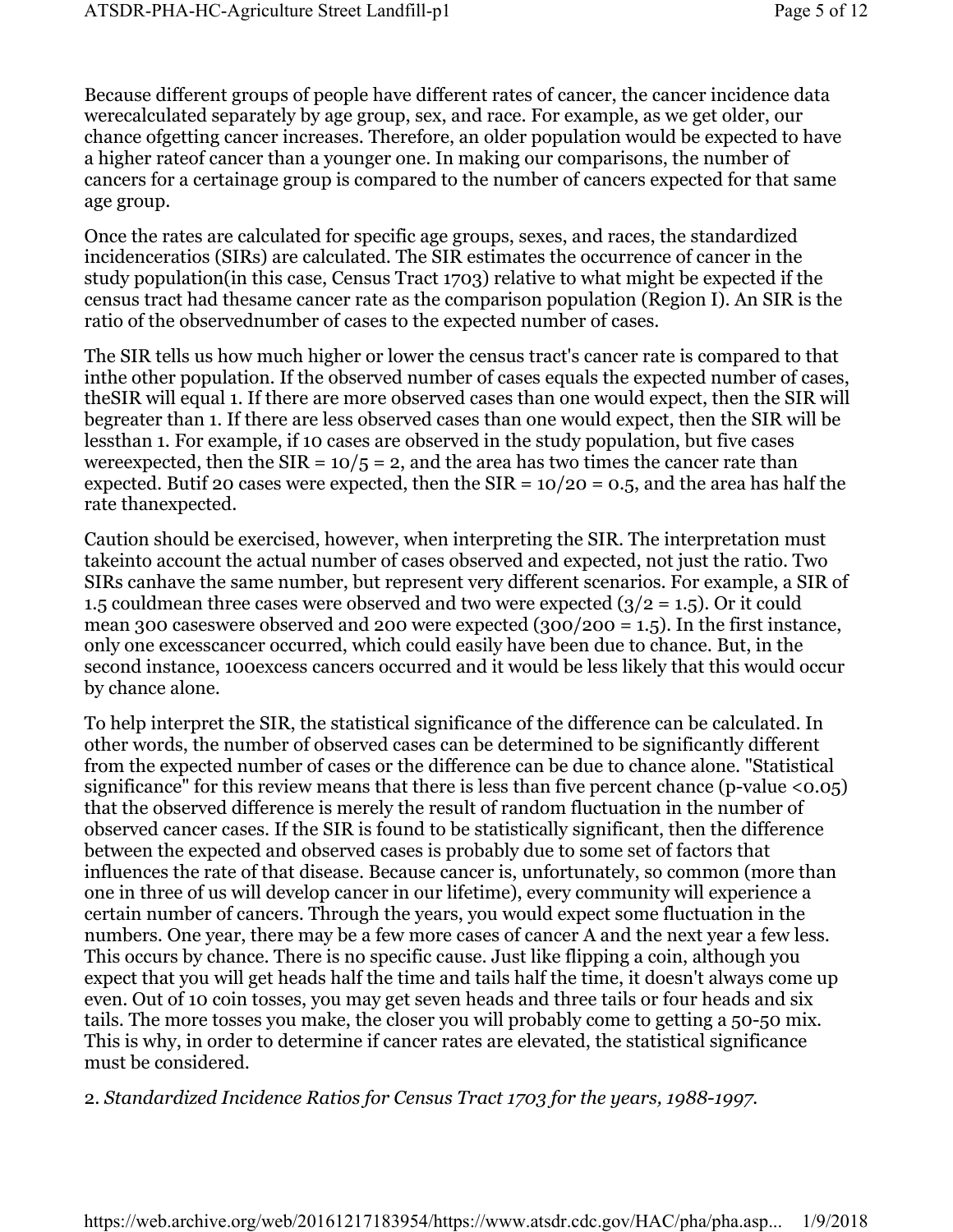For Census Tract 1703, all major groupings of cancer were evaluated: esophageal, stomach,colon, rectal, liver, other biliary, pancreatic, lung, soft tissue, brain, breast, cervix uteri, corpusuteri, ovarian, prostate, bladder, kidney, thyroid, Hodgkin's lymphoma, Non-Hodgkin'slymphoma, multiple myeloma, leukemia, and all cancers combined. Table 2 shows the numberof cancers that were observed in the census tract for the 10-year period of 1988- 97. A prior healthconsultation reviewed cancer incidence from 1988-1993, however, this was combined with thenew data, to produce more stable results.

Standardized incidence ratios (SIRs) were calculated for each type of cancer when five cases ormore were observed in the census tract in the 10-year period. Calculating SIRs with fewer casesleads to statistical instability. The New Orleans Region (Jefferson, Orleans, & St. BernardParishes) was used as the comparison population. The census tract calculations were based onthe 1990 population data and the regional rates are also based on 1990 census data plus estimates from years between census surveys.

## Table 2.

#### Summary of Standardized Incidence Ratios (SIR) for Agriculture Street Landfill Census Tract 1703, 1988-1997.

Only cancers that had five or more observed cases during the study period are listed.

| <b>Site</b>                 | <b>Observed</b> | <b>Expected</b> | <b>SIR</b> | Significant |
|-----------------------------|-----------------|-----------------|------------|-------------|
| All                         | 163             | 152.85          | 1.07       | $\rm No$    |
| All, whites                 | 28              | 11.21           | 2.50       | Yes         |
| All, blacks                 | 135             | 130.33          | 1.04       | $\rm No$    |
| All, males                  | 78              | 76.34           | 1.02       | $\rm No$    |
| All, females                | 85              | 76.47           | $1.11\,$   | No          |
| All, white males            | $18\,$          | 7.09            | 2.54       | Yes         |
| All, white females          | 10              | 4.20            | 2.38       | Yes         |
| All, black males            | 60              | 67.60           | 0.89       | $\rm No$    |
| All, black females          | 75              | 62.73           | 1.20       | No          |
| Colon                       | 10              | 15.55           | 0.64       | $\rm No$    |
| Colon, males                | $\sqrt{5}$      | 6.83            | 0.73       | No          |
| <b>Colon, females</b>       | $\sqrt{5}$      | 8.72            | 0.57       | $\rm No$    |
| Colon, blacks               | 7               | 11.88           | 0.59       | No          |
| <b>Colon, black females</b> | $\bf 5$         | 6.54            | 0.76       | No          |
| Rectum                      | 6               | 4.90            | 1.22       | No          |
| Rectum, blacks              | 6               | 3.27            | 1.84       | $\rm No$    |
| Lung & bronchus             | 28              | 30.37           | 0.92       | No          |
| Lung & bronchus, whites     | $\sqrt{5}$      | 2.26            | 2.21       | $\rm No$    |
| Lung & bronchus, blacks     | 23              | 25.14           | 0.92       | $\rm No$    |
|                             |                 |                 |            |             |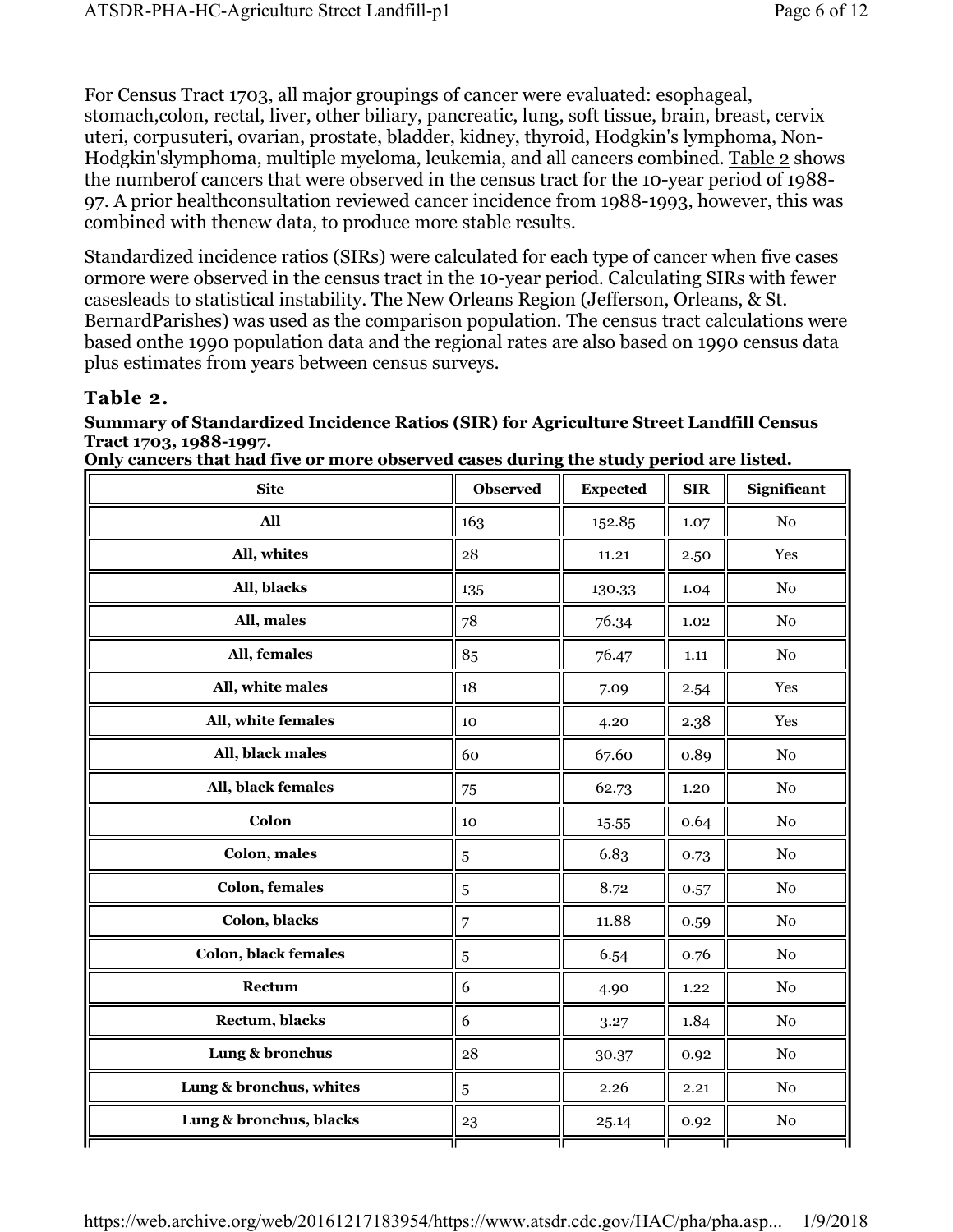| Lung & bronchus, males               | 16 | 18.70 | 0.86 | No             |
|--------------------------------------|----|-------|------|----------------|
| Lung & bronchus, females             | 12 | 11.62 | 1.03 | No             |
| Lung & bronchus, black males         | 13 | 16.77 | 0.77 | No             |
| Lung & bronchus, black females       | 10 | 8.36  | 1.20 | No             |
| <b>Breast</b>                        | 36 | 24.04 | 1.50 | Yes            |
| <b>Breast</b> , whites               | 6  | 1.83  | 3.27 | Yes            |
| <b>Breast</b> , blacks               | 30 | 19.08 | 1.57 | Yes            |
| <b>Breast, females</b>               | 36 | 23.94 | 1.50 | Yes            |
| <b>Breast, white females</b>         | 6  | 1.34  | 4.47 | Yes            |
| <b>Breast, black females</b>         | 30 | 18.86 | 1.59 | Yes            |
| Prostate (males only)                | 24 | 16.47 | 1.46 | No             |
| Prostate (males only), black males   | 21 | 16.80 | 1.25 | No             |
| <b>Urinary Bladder</b>               | 6  | 4.51  | 1.33 | N <sub>0</sub> |
| Other, Ill-defined & Unknown         | 7  | 3.82  | 1.83 | No             |
| Other, Ill-defined & Unknown, blacks | 6  | 4.21  | 1.42 | No             |

From Table 2, one can see that the observed number of lung, colon, prostate, and total cancerssites combined are not statistically different than what was expected. However, there was astatistically significant excess of breast cancer in Census Tract 1703 from the years 1988-1997. This excess was seen in white males and white females.

## 3. Breast Cancers for Census Tract 1703 for 1983-87 and 1988-97

Adding the 1983-87 data with the 1988-97 data provides an 15-year span of breast cancerincidence in this census tract. The population used for the census tract calculations was based onthe estimated 1985 and the 1990 census data. For this time period, 1983-97, no statisticallysignificant excess was seen for all females combined or black females. However, a statisticallysignificant excess of breast cancer did occur in white women (three cases expected and 10 casesobserved) in Census Tract 1703. Table 3 is a summary of the observed breast cancer cases, the expected cases, and the SIRs for the three time periods.

## Table 3.

Standardized Incidence Ratios for Breast Cancers (Invasive) in Census Tract 1703 as Compared to New Orleans Region I.

|         | <b>All Females</b> |                 |            |                 | <b>Black Females</b> |            | <b>White Females</b> |                 |            |
|---------|--------------------|-----------------|------------|-----------------|----------------------|------------|----------------------|-----------------|------------|
|         | <b>Observed</b>    | <b>Expected</b> | <b>SIR</b> | <b>Observed</b> | <b>Expected</b>      | <b>SIR</b> | <b>Observed</b>      | <b>Expected</b> | <b>SIR</b> |
| 1983-87 | 10                 | 10.92           | 0.92       | 6               | 7.93                 | 0.76       | 4                    | 1.61            | 2.49       |
| 1988-97 | 36                 | 24.04           | $1.50*$    | 30              | 19.08                | $1.57*$    | 6                    | 1.34            | $4.47*$    |
| 1983-97 | 46                 | 34.96           | 1.32       | 36              | 27.01                | 1.33       | 10                   | 2.95            | $3.39*$    |

\* Statistically significant at p=0.05 level.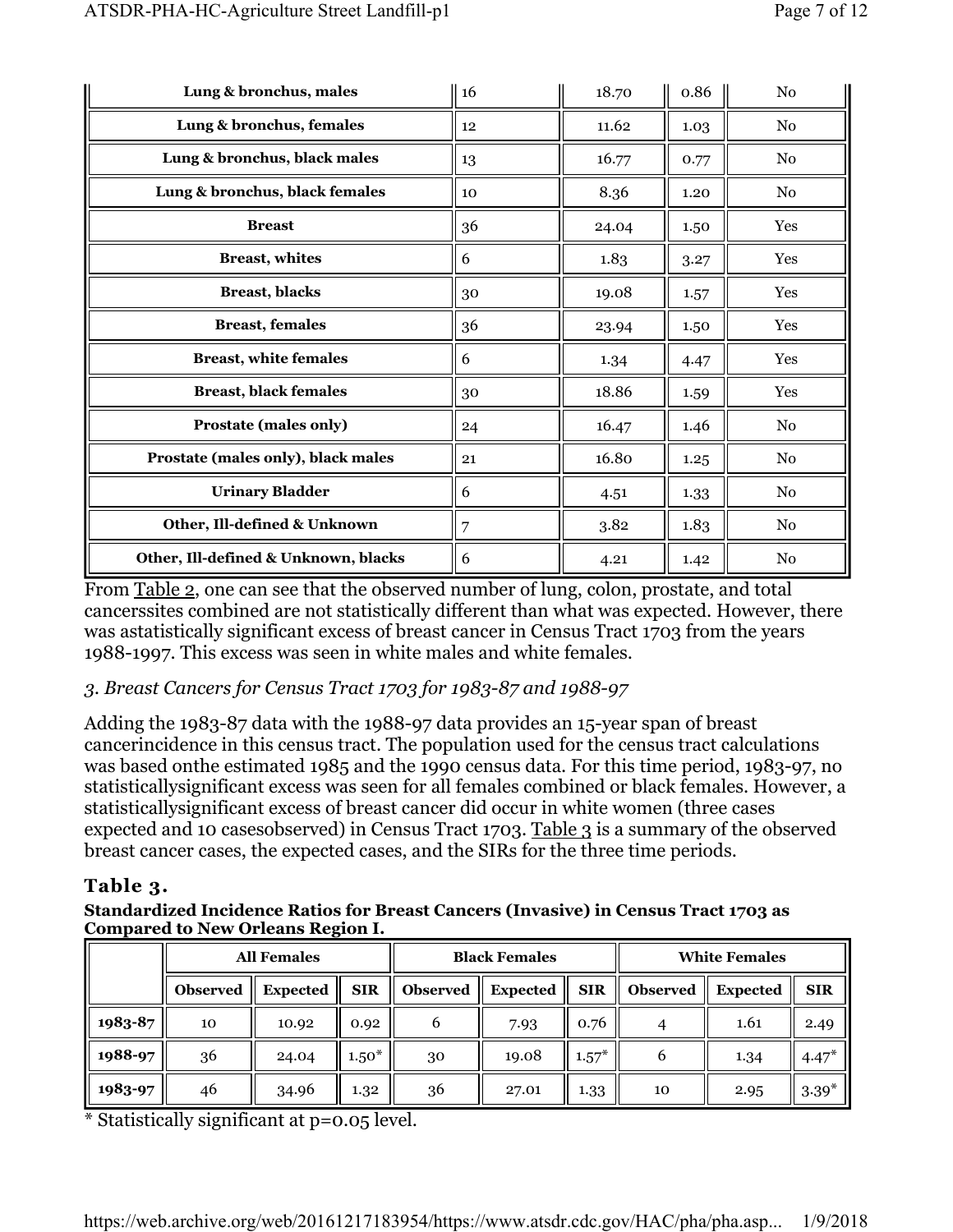## 4. Discussion of Excess Cancers

Observations about the breast cancer rates for Census Tract 1703 are summarized as follows: Astatistically significant increase for all women is seen in the 1988-1997 period, but is notobserved for the entire 15-year period, 1983-97. White women in this census tract do not show astatistically significant elevation in breast cancer for either 1983-87, but show a statisticallysignificant elevation in breast cancer for the 1988-97 period. The SIRs for all three periods wereelevated. Small numbers makes it more difficult to achieve statistical significance. When thesmall numbers are combined, the 15 year rate is statistically significant.

The review of cancer incidence data in this document is only a screening mechanism to alert usto unusual rates. No cause or reason for the excess cancer in Census Tract 1703 can bedetermined at this point. A possible factor in the breast cancer elevation in white women is thelow percentage of whites in the area coupled with the small numbers of cancer.

A number of factors are known to be associated with a higher risk of developing breast cancer. These include: older age, family history of breast cancer, early menstruation, late menopause,recent use of oral birth control pills, never having children, or having your first child at a late age. Other non-reproductive factors include radiation exposure, consumption of dietary fat, and bodysize. In addition to these, physical activity, alcohol consumption, and pesticide and chemicalexposure are suspected risk factors, and are currently being studied to determine their impact on breast cancer risk [1,2,3]. No survey has been conducted in this census tract of the above riskfactors. Therefore, we do not know if any of these have influenced the excess rate of breastcancers seen in Census Tract 1703 for some of the population groups.

Although some environmental contaminants have the potential to affect breast cancer risk, clearenvironmental links to breast cancer are limited, with the exception of radiation exposure andalcohol intake. Some studies have suggested links with certain pesticides, such as DDT. However, more research is needed to establish these chemicals as possible risk factors for breastcancer [9].

The current environmental data for the ASL site, that was collected by EPA, did not showpesticides in the soil at levels that are known to cause health effects. In fact, the EPA RRII reportstates that for surface soils, "pesticides found on site are not significantly different in type andconcentration than those found in the background" [10]. Other chemicals found at the ASL site,such as metals and PAHs, have not been associated with breast cancer. In addition, removal andremedial activity at the site has further reduced the amount of site contaminants.

It is extremely difficult to identify the cause or causes of elevated rates of a chronic disease, suchas breast cancer, especially in a small population. Since cancers may take many years to develop,various genetic, lifestyle, and environmental factors may interact before the disease becomesapparent. Also, it may be difficult to clearly identify those risk factors when they occurred yearsearlier. Another problem is that a factor may be related differently to the initial development of the disease than to its later course [11].

## IV. CONCLUSIONS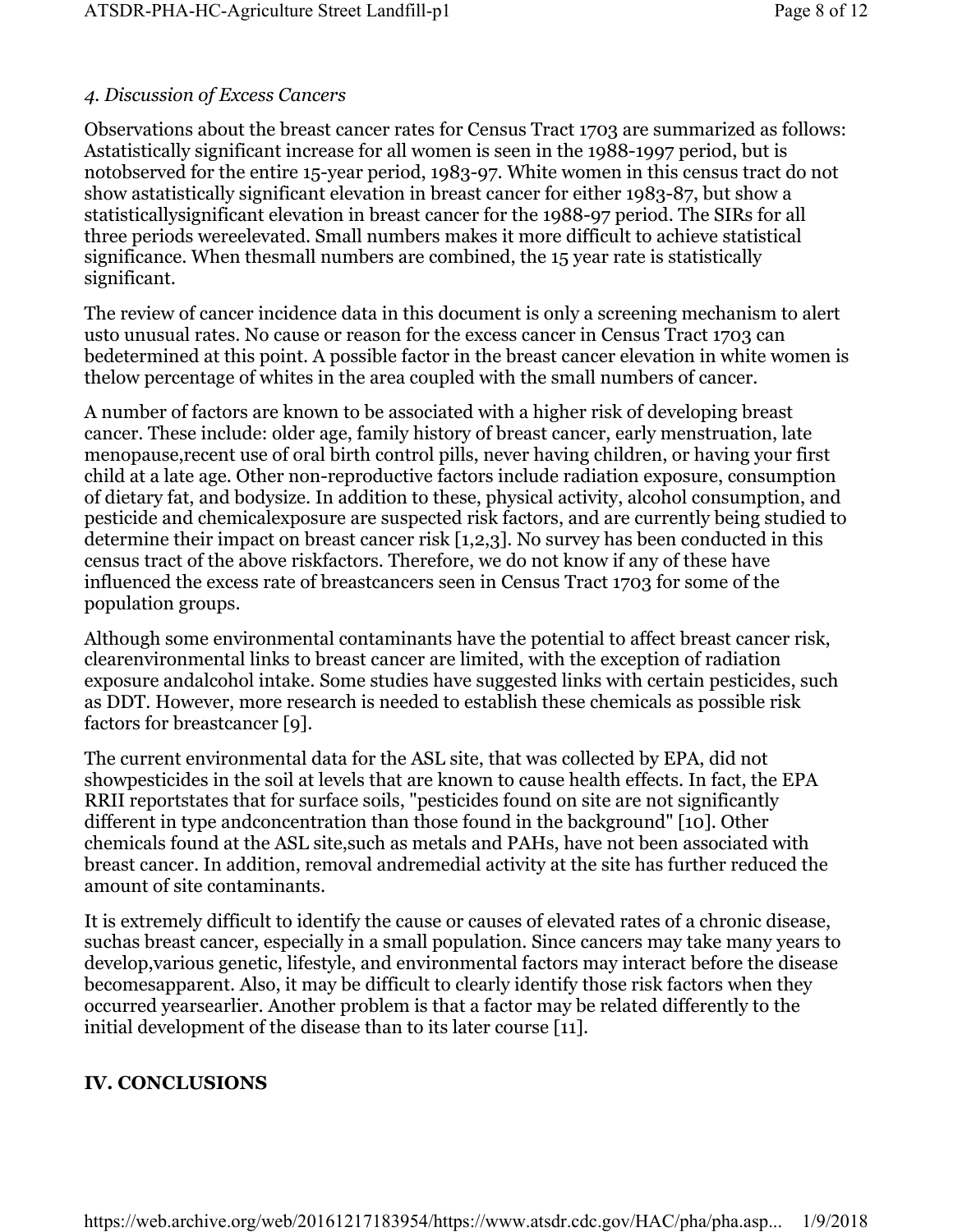LDHH/OPH/SEET reviewed cancer incidence data from 1983-1997. The following conclusionscan be made based on the data reviewed:

- 1. The census data suggests that the Census Tract 1703 (which includes the ASL site) has a higher percentage of African Americans, a higher percentage of persons and familiesliving below the poverty level, and a lower income (per person) than Orleans Parish andLouisiana.
- 2. A review of the cancer incidence data for Census Tract 1703 from 1983-1997 showed the following:

From 1988-1997, the observed number of lung, colon, prostate, and total cancerssites combined for Census Tract 1703 are not statistically different from what isexpected as compared with the regional rates.

3. A review of breast cancer data showed that:

For the 5-year period, 1983-87, in Census Tract 1703, no statistically significantdifferences between the breast cancers observed and the cancers expected werefound. For all females and black females, the SIRs were less than 1 and for whitefemales the SIR was approximately 2.5.

For the 10-year period, 1988-97, there was a statistically significant 50% excessof breast cancer for all females combined and black females. There was astatistically significant 400% excess of breast cancer observed in white femalesfor Census Tract 1703. The excess in this rate is contributed by the smallpercentage of white females in the census tract and the small numbers that wereused to determine cancer incidence.

For the 15-year period, 1983-97, in Census Tract 1703, no statistically significantexcess of breast cancer was found for all females combined or black females. However, a statistically significant 300% excess of breast cancer did occur inwhite women. Again, the excess in this rate is contributed by the small percentageof white females in the census tract and the small numbers that were used todetermine cancer incidence.

4. No cause or reason for the excess breast cancers in Census Tract 1703 can be determinedfrom this review. The extent of the influence of the established risk factors for breastcancer is not known at this time and no connection with environmental contamination hasbeen made.

## V. PUBLIC HEALTH ACTION PLAN

#### Actions Taken

- 1. OPH initially examined the Louisiana Tumor Registry (LTR) data in 1997. Alsoexamined at this time, were birth weights of children born in the area. Followupexamination of this information occurred in 2001.
- 2. OPH attended all community meetings to assess community concerns, disseminaterequested information, and answer questions. Explanations of the increase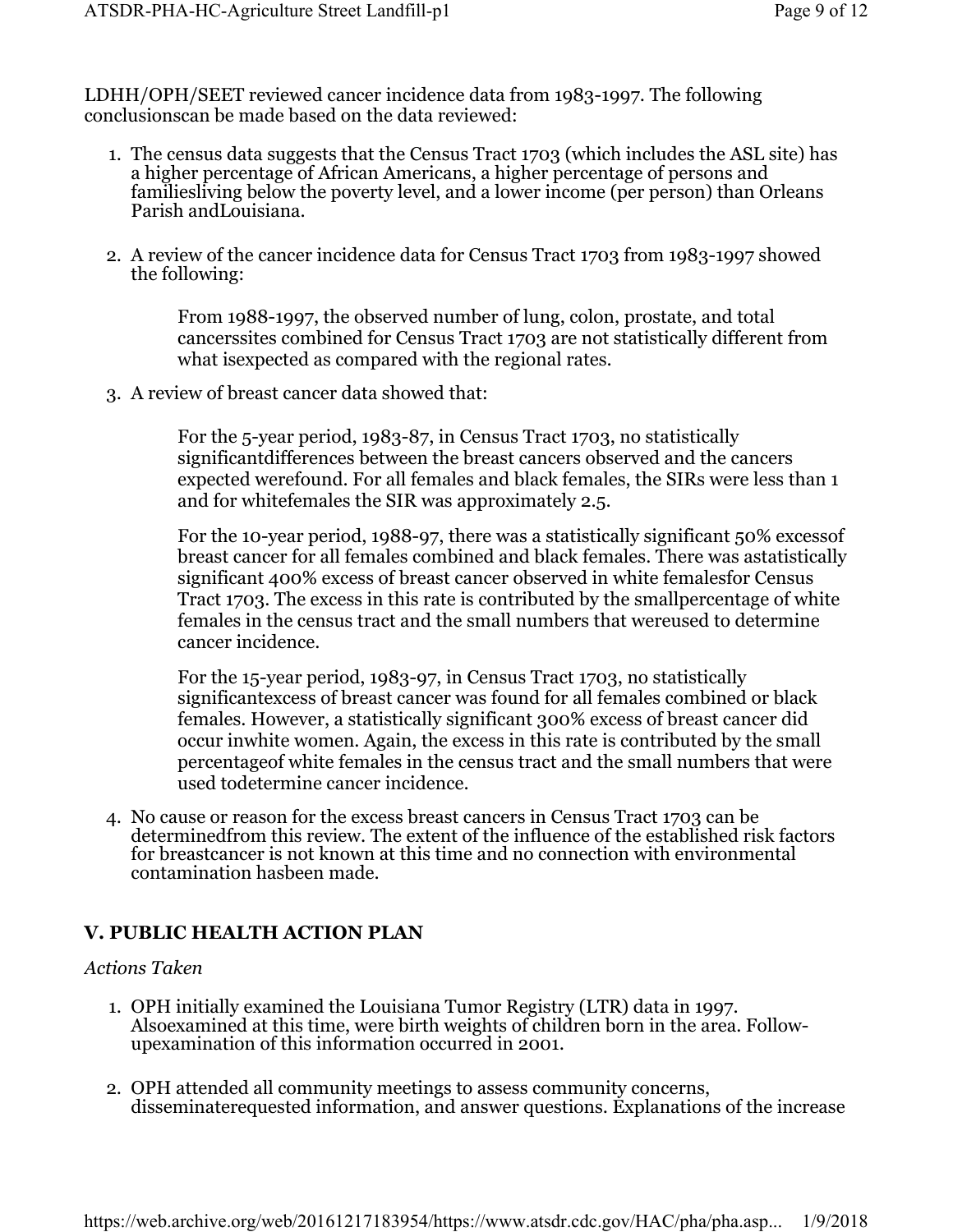breast cancerrates were explained to the public during these initial meetings. The importance of earlybreast cancer screening was also discussed.

3. OPH worked with ATSDR and the Association of Occupation and Environmental Clinicsto provide environmental medical monitoring to participating residents.

#### Action Planned

- 1. OPH/SEET will continue to monitor the rates of cancer every five years in Census Tract1703.
- 2. OPH/SEET will provide health education to the community on risk factors associatedwith breast cancer if requested. Health education will also be provided on the importanceof early breast cancer screening.
- 3. This health consultation will be placed in the previously established ASL site repository so that residents and stakeholders will have access to the information contained in it.

#### VI. REFERENCES

- 1. Louisiana Office of Public Health, Public Health Assessment for Agriculture StreetLandfill, Public Comment Version, February 1996.
- 2. Beverly H. Wright, The Agriculture Street Landfill Health Survey, Xavier University, 1994.
- 3. U.S. Census Bureau, "1990 Census of Population and Housing", Summary Tape File 1,Technical Documentation.
- 4. U.S. Census Bureau, "1990 Census of Population and Housing", Summary Tape File 1and Summary Tape File 3.
- 5. U.S. Environmental Protection Agency, Remedial Removal Integrated Investigation,Agriculture Street Landfill Site, Dallas, Texas, 1995.
- 6. "Cancer Facts and Figures 1997," American Cancer Society, Inc., 1997.
- 7. Jennifer Kelsey and Marilie Gammon, "The Epidemiology of Breast Cancer," CA-ACancer Journal for Clinicians, Vol. 41, No. 3, May/June, 1991, p.146-165.
- 8. David Schottenfeld and Joseph Fraumeni, Jr. (eds.), Cancer Epidemiology andPrevention, 2nd ed., Oxford University Press, New York, 1996, Chapter 47, "BreastCancer," pp. 1022-1039.
- 9. Mary S. Wolff and A. Weston, "Breast Cancer Risk and Environmental Exposures",Environmental Health Perspectives, Vol.105(Suppl 4), June 1997, p. 891- 896.
- 10. US Environmental Protection Agency, Remedial Removal Integrated Investigation,Agriculture Street Landfill Site, New Orleans, Louisiana, 1995, p. 4.1-44.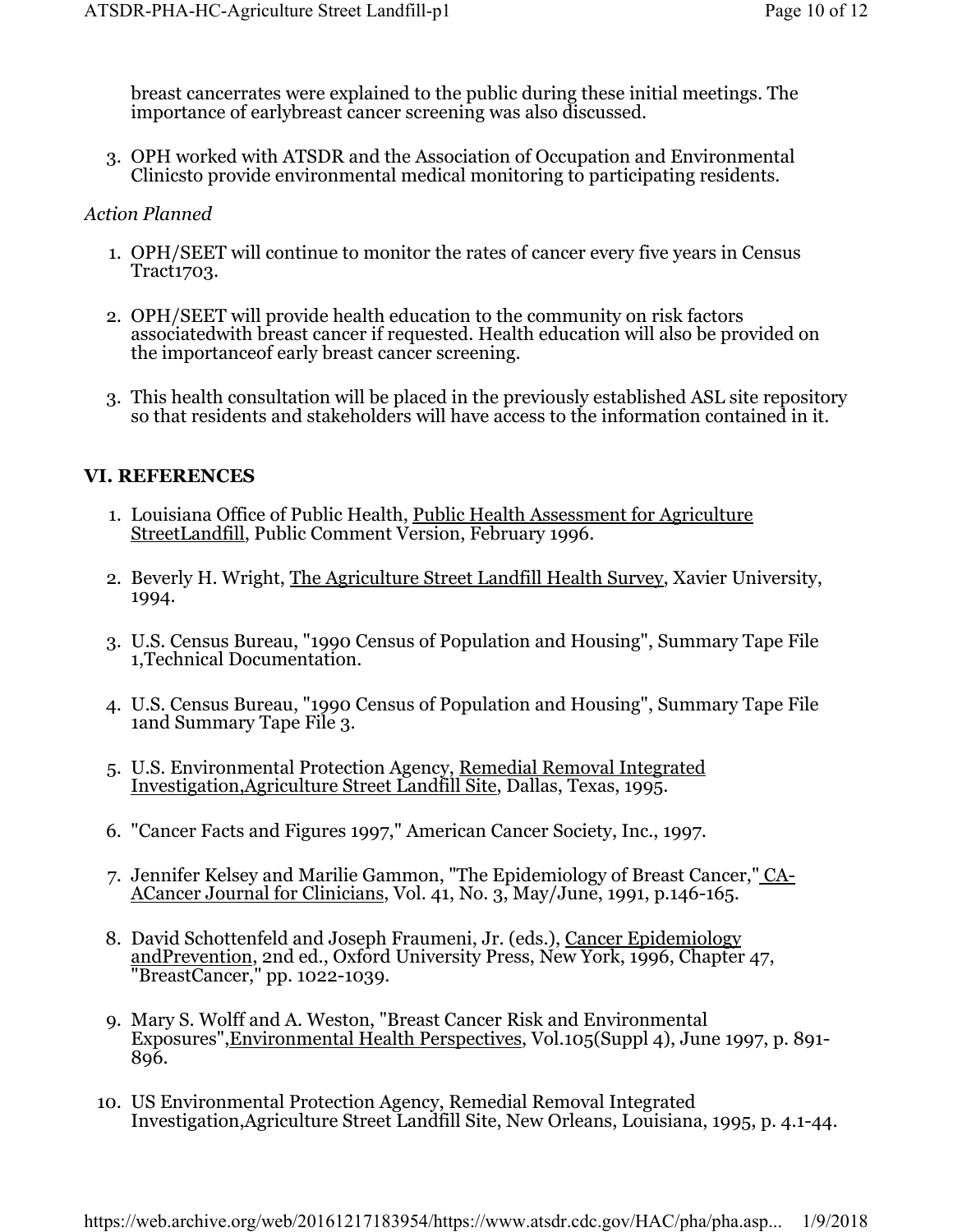- 11. Judith S. Mausner and Anita K. Bahn, Epidemiology, An Introductory Text, W.B.Saunders Company, Philadelphia, 1974, p. 310-312.
- 12. Barry L. Johnson (ed.) Advances in Neurobehavioral Toxicology: Applications inEnvironmental and Occupational Health, Lewis Publishers, Michigan, 1990, Chapter 6,"Neurotoxicology in Mexico and Its Relation to the General and Work Environment," p.40.

### VII. PREPARERS OF REPORT

### Louisiana Department of Health and Hospitals/Office of Public Health/Section ofEnvironmental Epidemiology and Toxicology

Erica M. Caesar

Kimberly M. Gallo

Elizabeth G. Kirkland

#### ATSDR Regional Representative

George Pettigrew ATSDR Region VI

### ATSDR Technical Project Officer

Tammie McRae

## **CERTIFICATION**

This Agriculture Street Landfill site, Review of Cancer Incidence Data, health consultation wasprepared by the Louisiana Department of Health and Hospitals under a cooperative agreementwith the Agency for Toxic Substances and Disease Registry (ATSDR). It is in accordance with approved methodology and procedures existing at the time the health consultation was begun.

Tammie McRae, MS Technical Project Officer, SPS, SSAB, DHAC

The Division of Health Assessment and Consultation, ATSDR has reviewed this public health consultation and concurs with the findings.

Roberta Erlwein Chief, State Program Section, DHAC, ATSDR

#### Table of Contents